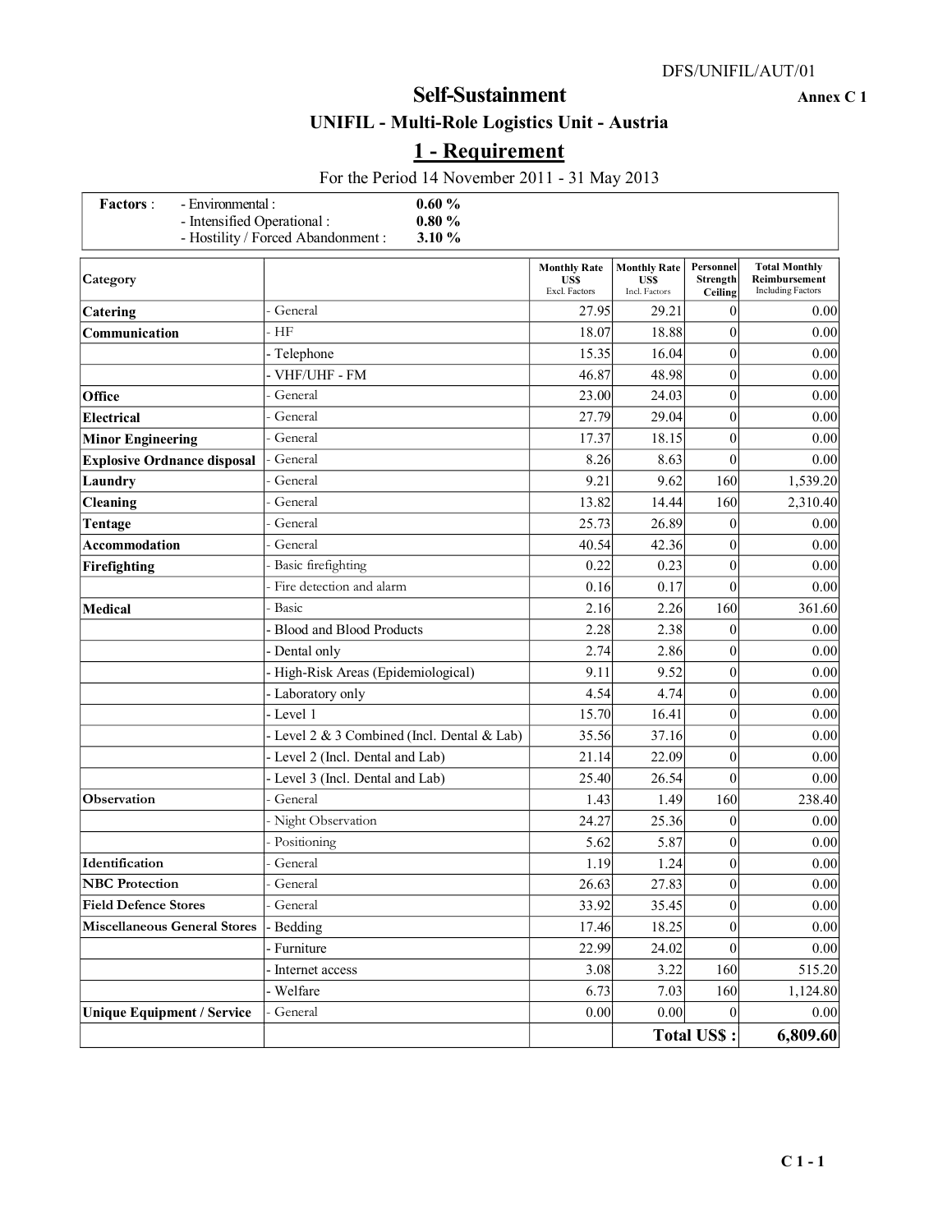# **UNIFIL - Multi-Role Logistics Unit - Austria**

# **1 - Requirement**

For the Period 01 June 2013 – 30 June 2014

| 0.60%<br>- Environmental :<br><b>Factors</b> :<br>- Intensified Operational:<br>$0.80 \%$ |                                              |                                              |                                                    |                                         |                                                                   |
|-------------------------------------------------------------------------------------------|----------------------------------------------|----------------------------------------------|----------------------------------------------------|-----------------------------------------|-------------------------------------------------------------------|
|                                                                                           | - Hostility / Forced Abandonment :<br>3.10 % |                                              |                                                    |                                         |                                                                   |
| Category                                                                                  |                                              | <b>Monthly Rate</b><br>US\$<br>Excl. Factors | <b>Monthly Rate</b><br><b>USS</b><br>Incl. Factors | Personnel<br><b>Strength</b><br>Ceiling | <b>Total Monthly</b><br>Reimbursement<br><b>Including Factors</b> |
| <b>Catering</b>                                                                           | General                                      | 27.95                                        | 29.21                                              | $\overline{0}$                          | 0.00                                                              |
| Communication                                                                             | HF                                           | 18.07                                        | 18.88                                              | $\mathbf{0}$                            | 0.00                                                              |
|                                                                                           | - Telephone                                  | 15.35                                        | 16.04                                              | $\overline{0}$                          | 0.00                                                              |
|                                                                                           | VHF/UHF - FM                                 | 46.87                                        | 48.98                                              | $\overline{0}$                          | 0.00                                                              |
| Office                                                                                    | General                                      | 23.00                                        | 24.03                                              | $\overline{0}$                          | 0.00                                                              |
| <b>Electrical</b>                                                                         | General                                      | 27.79                                        | 29.04                                              | $\mathbf{0}$                            | 0.00                                                              |
| <b>Minor Engineering</b>                                                                  | General                                      | 17.37                                        | 18.15                                              | $\mathbf{0}$                            | 0.00                                                              |
| <b>Explosive Ordnance disposal</b>                                                        | General                                      | 8.26                                         | 8.63                                               | $\mathbf{0}$                            | 0.00                                                              |
| Laundry                                                                                   | General                                      | 9.21                                         | 9.62                                               | 174                                     | 1,673.88                                                          |
| <b>Cleaning</b>                                                                           | General                                      | 13.82                                        | 14.44                                              | 174                                     | 2,512.56                                                          |
| Tentage                                                                                   | General                                      | 25.73                                        | 26.89                                              | 0                                       | 0.00                                                              |
| Accommodation                                                                             | General                                      | 40.54                                        | 42.36                                              | 0                                       | 0.00                                                              |
| Firefighting                                                                              | Basic firefighting                           | 0.22                                         | 0.23                                               | $\mathbf{0}$                            | 0.00                                                              |
|                                                                                           | Fire detection and alarm                     | 0.16                                         | 0.17                                               | $\overline{0}$                          | 0.00                                                              |
| <b>Medical</b>                                                                            | Basic                                        | 2.16                                         | 2.26                                               | 174                                     | 393.24                                                            |
|                                                                                           | <b>Blood and Blood Products</b>              | 2.28                                         | 2.38                                               | $\overline{0}$                          | 0.00                                                              |
|                                                                                           | Dental only                                  | 2.74                                         | 2.86                                               | $\overline{0}$                          | 0.00                                                              |
|                                                                                           | High-Risk Areas (Epidemiological)            | 9.11                                         | 9.52                                               | $\overline{0}$                          | 0.00                                                              |
|                                                                                           | Laboratory only                              | 4.54                                         | 4.74                                               | $\overline{0}$                          | 0.00                                                              |
|                                                                                           | Level 1                                      | 15.70                                        | 16.41                                              | $\mathbf{0}$                            | 0.00                                                              |
|                                                                                           | - Level 2 & 3 Combined (Incl. Dental & Lab)  | 35.56                                        | 37.16                                              | $\overline{0}$                          | 0.00                                                              |
|                                                                                           | Level 2 (Incl. Dental and Lab)               | 21.14                                        | 22.09                                              | $\boldsymbol{0}$                        | 0.00                                                              |
|                                                                                           | - Level 3 (Incl. Dental and Lab)             | 25.40                                        | 26.54                                              | $\theta$                                | 0.00                                                              |
| <b>Observation</b>                                                                        | General                                      | 1.43                                         | 1.49                                               | 174                                     | 259.26                                                            |
|                                                                                           | Night Observation                            | 24.27                                        | 25.36                                              | $\overline{0}$                          | 0.00                                                              |
|                                                                                           | Positioning                                  | 5.62                                         | 5.87                                               | $\overline{0}$                          | 0.00                                                              |
| Identification                                                                            | General                                      | 1.19                                         | 1.24                                               | $\mathbf{0}$                            | 0.00                                                              |
| <b>NBC</b> Protection                                                                     | General                                      | 26.63                                        | 27.83                                              | $\overline{0}$                          | $0.00\,$                                                          |
| <b>Field Defence Stores</b>                                                               | General                                      | 33.92                                        | 35.45                                              | $\boldsymbol{0}$                        | $0.00\,$                                                          |
| <b>Miscellaneous General Stores</b>                                                       | - Bedding                                    | 17.46                                        | 18.25                                              | $\overline{0}$                          | 0.00                                                              |
|                                                                                           | - Furniture                                  | 22.99                                        | 24.02                                              | $\overline{0}$                          | 0.00                                                              |
|                                                                                           | Internet access                              | 3.08                                         | 3.22                                               | 174                                     | 560.28                                                            |
|                                                                                           | Welfare                                      | 6.73                                         | 7.03                                               | 174                                     | 1,223.22                                                          |
| <b>Unique Equipment / Service</b>                                                         | General                                      | 0.00                                         | $0.00\,$                                           | $\overline{0}$                          | $0.00\,$                                                          |
|                                                                                           |                                              |                                              |                                                    | <b>Total US\$:</b>                      | 6,622.44                                                          |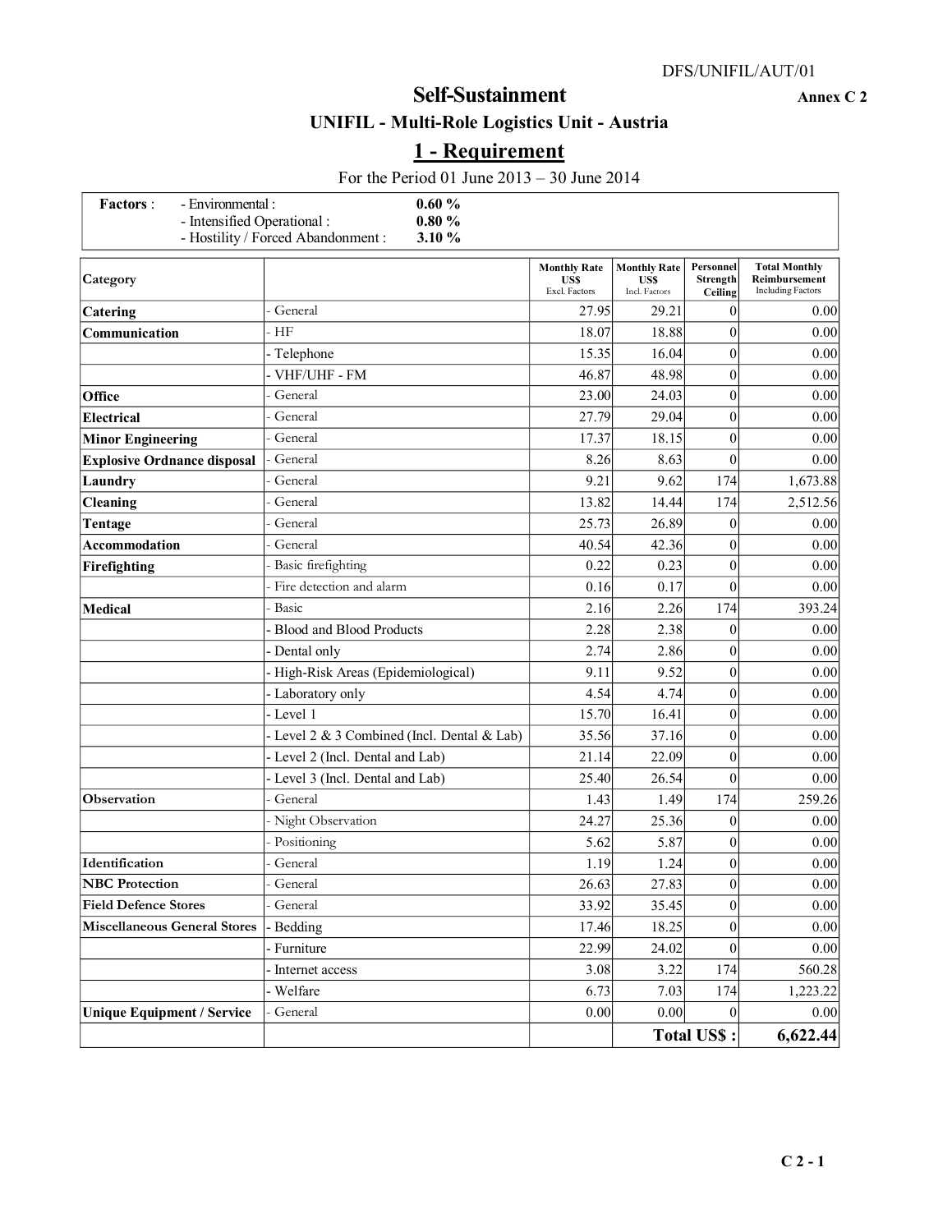# **UNIFIL - Multi-Role Logistics company - Austria**

# **1 - Requirement**

| 0.60%<br>- Environmental :<br><b>Factors</b> :<br>- Intensified Operational:<br>$0.80 \%$ |                                              |                                                    |                                                    |                                  |                                                                   |
|-------------------------------------------------------------------------------------------|----------------------------------------------|----------------------------------------------------|----------------------------------------------------|----------------------------------|-------------------------------------------------------------------|
|                                                                                           | - Hostility / Forced Abandonment :<br>3.10 % |                                                    |                                                    |                                  |                                                                   |
| Category                                                                                  |                                              | <b>Monthly Rate</b><br><b>USS</b><br>Excl. Factors | <b>Monthly Rate</b><br><b>USS</b><br>Incl. Factors | Personnel<br>Strength<br>Ceiling | <b>Total Monthly</b><br>Reimbursement<br><b>Including Factors</b> |
| Catering                                                                                  | General                                      | 28.37                                              | 29.65                                              | $\mathbf{0}$                     | 0.00                                                              |
| Communication                                                                             | HF                                           | 17.87                                              | 18.67                                              | $\overline{0}$                   | 0.00                                                              |
|                                                                                           | Telephone                                    | 15.40                                              | 16.09                                              | $\overline{0}$                   | 0.00                                                              |
|                                                                                           | - VHF/UHF - FM                               | 47.15                                              | 49.27                                              | $\mathbf{0}$                     | 0.00                                                              |
| Office                                                                                    | General                                      | 22.72                                              | 23.74                                              | $\overline{0}$                   | 0.00                                                              |
| <b>Electrical</b>                                                                         | General                                      | 27.35                                              | 28.58                                              | $\boldsymbol{0}$                 | 0.00                                                              |
| <b>Minor Engineering</b>                                                                  | General                                      | 17.74                                              | 18.54                                              | $\overline{0}$                   | 0.00                                                              |
| <b>Explosive Ordnance disposal</b>                                                        | General                                      | 8.46                                               | 8.84                                               | $\mathbf{0}$                     | 0.00                                                              |
| Laundry                                                                                   | General                                      | 9.40                                               | 9.82                                               | 174                              | 1,708.68                                                          |
| <b>Cleaning</b>                                                                           | General                                      | 14.02                                              | 14.65                                              | 174                              | 2,549.10                                                          |
| Tentage                                                                                   | General                                      | 26.46                                              | 27.65                                              | 0                                | 0.00                                                              |
| <b>Accommodation</b>                                                                      | General                                      | 41.20                                              | 43.05                                              | $\mathbf{0}$                     | 0.00                                                              |
| Firefighting                                                                              | Basic firefighting                           | 0.23                                               | 0.24                                               | $\mathbf{0}$                     | 0.00                                                              |
|                                                                                           | Fire detection and alarm                     | 0.16                                               | 0.17                                               | $\mathbf{0}$                     | 0.00                                                              |
| <b>Medical</b>                                                                            | Basic                                        | 2.17                                               | 2.27                                               | 174                              | 394.98                                                            |
|                                                                                           | <b>Blood and Blood Products</b>              | 2.28                                               | 2.38                                               | $\overline{0}$                   | 0.00                                                              |
|                                                                                           | Dental only                                  | 2.76                                               | 2.88                                               | $\overline{0}$                   | 0.00                                                              |
|                                                                                           | High-Risk Areas (Epidemiological)            | 9.07                                               | 9.48                                               | $\boldsymbol{0}$                 | 0.00                                                              |
|                                                                                           | Laboratory only                              | 4.56                                               | 4.77                                               | $\mathbf{0}$                     | 0.00                                                              |
|                                                                                           | - Level 1                                    | 16.01                                              | 16.73                                              | $\overline{0}$                   | 0.00                                                              |
|                                                                                           | Level 2 & 3 Combined (Incl. Dental & Lab)    | 35.77                                              | 37.38                                              | $\boldsymbol{0}$                 | 0.00                                                              |
|                                                                                           | - Level 2 (Incl. Dental and Lab)             | 21.40                                              | 22.36                                              | $\boldsymbol{0}$                 | 0.00                                                              |
|                                                                                           | Level 3 (Incl. Dental and Lab)               | 25.53                                              | 26.68                                              | $\mathbf{0}$                     | 0.00                                                              |
| Observation                                                                               | General                                      | 1.44                                               | 1.50                                               | 174                              | 261.00                                                            |
|                                                                                           | Night Observation                            | 24.25                                              | 25.34                                              | 0                                | 0.00                                                              |
|                                                                                           | Positioning                                  | 5.72                                               | 5.98                                               | $\mathbf{0}$                     | 0.00                                                              |
| Identification                                                                            | General                                      | 1.20                                               | 1.25                                               | $\boldsymbol{0}$                 | 0.00                                                              |
| <b>NBC</b> Protection                                                                     | General                                      | 26.77                                              | 27.97                                              | $\overline{0}$                   | 0.00                                                              |
| <b>Field Defence Stores</b>                                                               | General                                      | 34.12                                              | 35.66                                              | $\boldsymbol{0}$                 | 0.00                                                              |
| <b>Miscellaneous General Stores</b>                                                       | - Bedding                                    | 17.69                                              | 18.49                                              | $\boldsymbol{0}$                 | 0.00                                                              |
|                                                                                           | - Furniture                                  | 23.06                                              | 24.10                                              | $\boldsymbol{0}$                 | 0.00                                                              |
|                                                                                           | Internet access                              | 3.14                                               | 3.28                                               | 174                              | 570.72                                                            |
|                                                                                           | - Welfare                                    | 6.69                                               | 6.99                                               | 174                              | 1,216.26                                                          |
| <b>Unique Equipment / Service</b>                                                         | General                                      | 0.00                                               | 0.00                                               | $\theta$                         | 0.00                                                              |
|                                                                                           |                                              |                                                    |                                                    | <b>Total US\$:</b>               | 6,700.74                                                          |

Amendment # 2: to reflect the new reimbursement rates effective 1 July 2015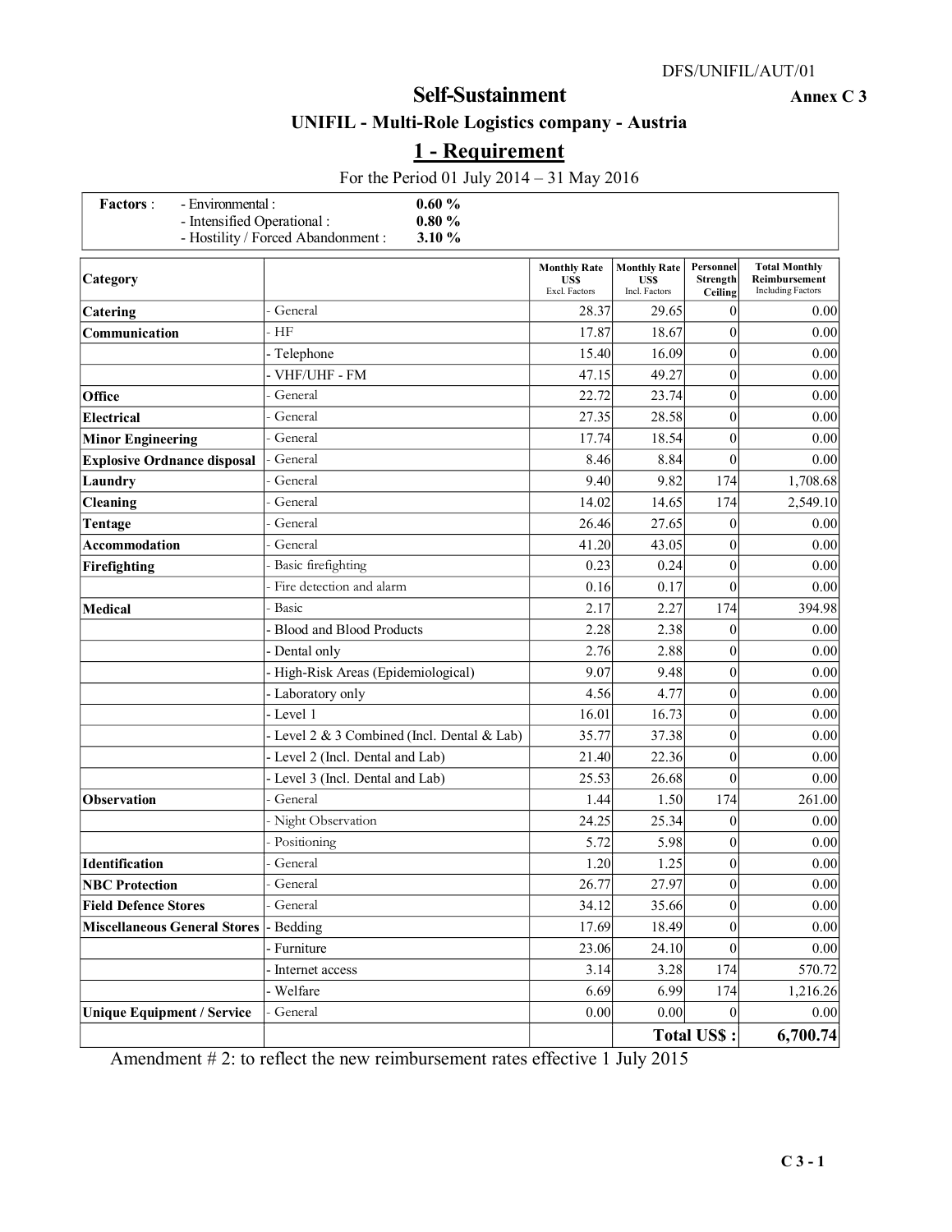### **UNIFIL - Multi-Role Logistics company - Austria**

# **1 - Requirement**

For the Period Starting 01 June 2016

| - Environmental :<br><b>Factors</b> :<br>- Intensified Operational: | 0.60%<br>$0.80\ \%$                       |                                              |                                                    |                                  |                                                                   |
|---------------------------------------------------------------------|-------------------------------------------|----------------------------------------------|----------------------------------------------------|----------------------------------|-------------------------------------------------------------------|
| - Hostility / Forced Abandonment :<br>3.10 %                        |                                           |                                              |                                                    |                                  |                                                                   |
| Category                                                            |                                           | <b>Monthly Rate</b><br>US\$<br>Excl. Factors | <b>Monthly Rate</b><br><b>USS</b><br>Incl. Factors | Personnel<br>Strength<br>Ceiling | <b>Total Monthly</b><br>Reimbursement<br><b>Including Factors</b> |
| Catering                                                            | General                                   | 28.37                                        | 29.65                                              | $\mathbf{0}$                     | 0.00                                                              |
| Communication                                                       | HF                                        | 17.87                                        | 18.67                                              | $\overline{0}$                   | 0.00                                                              |
|                                                                     | - Telephone                               | 15.40                                        | 16.09                                              | $\overline{0}$                   | 0.00                                                              |
|                                                                     | VHF/UHF - FM                              | 47.15                                        | 49.27                                              | $\overline{0}$                   | 0.00                                                              |
| Office                                                              | General                                   | 22.72                                        | 23.74                                              | $\mathbf{0}$                     | 0.00                                                              |
| <b>Electrical</b>                                                   | General                                   | 27.35                                        | 28.58                                              | $\boldsymbol{0}$                 | 0.00                                                              |
| <b>Minor Engineering</b>                                            | General                                   | 17.74                                        | 18.54                                              | $\boldsymbol{0}$                 | 0.00                                                              |
| <b>Explosive Ordnance disposal</b>                                  | General                                   | 8.46                                         | 8.84                                               | $\overline{0}$                   | 0.00                                                              |
| Laundry                                                             | General                                   | 9.40                                         | 9.82                                               | 183                              | 1,797.06                                                          |
| Cleaning                                                            | General                                   | 14.02                                        | 14.65                                              | 183                              | 2,680.95                                                          |
| Tentage                                                             | General                                   | 26.46                                        | 27.65                                              | $\overline{0}$                   | 0.00                                                              |
| <b>Accommodation</b>                                                | General                                   | 41.20                                        | 43.05                                              | $\overline{0}$                   | 0.00                                                              |
| Firefighting                                                        | Basic firefighting                        | 0.23                                         | 0.24                                               | $\mathbf{0}$                     | 0.00                                                              |
|                                                                     | Fire detection and alarm                  | 0.16                                         | 0.17                                               | $\theta$                         | 0.00                                                              |
| <b>Medical</b>                                                      | Basic                                     | 2.17                                         | 2.27                                               | 183                              | 415.41                                                            |
|                                                                     | <b>Blood and Blood Products</b>           | 2.28                                         | 2.38                                               | $\overline{0}$                   | 0.00                                                              |
|                                                                     | Dental only                               | 2.76                                         | 2.88                                               | $\overline{0}$                   | 0.00                                                              |
|                                                                     | High-Risk Areas (Epidemiological)         | 9.07                                         | 9.48                                               | $\overline{0}$                   | 0.00                                                              |
|                                                                     | Laboratory only                           | 4.56                                         | 4.77                                               | $\mathbf{0}$                     | 0.00                                                              |
|                                                                     | Level 1                                   | 16.01                                        | 16.73                                              | $\mathbf{0}$                     | 0.00                                                              |
|                                                                     | Level 2 & 3 Combined (Incl. Dental & Lab) | 35.77                                        | 37.38                                              | $\mathbf{0}$                     | 0.00                                                              |
|                                                                     | Level 2 (Incl. Dental and Lab)            | 21.40                                        | 22.36                                              | $\overline{0}$                   | 0.00                                                              |
|                                                                     | Level 3 (Incl. Dental and Lab)            | 25.53                                        | 26.68                                              | $\theta$                         | 0.00                                                              |
| <b>Observation</b>                                                  | General                                   | 1.44                                         | 1.50                                               | 183                              | 274.50                                                            |
|                                                                     | Night Observation                         | 24.25                                        | 25.34                                              | 0                                | 0.00                                                              |
|                                                                     | Positioning                               | 5.72                                         | 5.98                                               | $\overline{0}$                   | 0.00                                                              |
| Identification                                                      | General                                   | 1.20                                         | 1.25                                               | $\boldsymbol{0}$                 | 0.00                                                              |
| <b>NBC Protection</b>                                               | General                                   | 26.77                                        | 27.97                                              | $\overline{0}$                   | 0.00                                                              |
| <b>Field Defence Stores</b>                                         | General                                   | 34.12                                        | 35.66                                              | $\boldsymbol{0}$                 | 0.00                                                              |
| <b>Miscellaneous General Stores</b>                                 | - Bedding                                 | 17.69                                        | 18.49                                              | $\boldsymbol{0}$                 | 0.00                                                              |
|                                                                     | Furniture                                 | 23.06                                        | 24.10                                              | $\boldsymbol{0}$                 | 0.00                                                              |
|                                                                     | Internet access                           | 3.14                                         | 3.28                                               | 183                              | 600.24                                                            |
|                                                                     | Welfare                                   | 6.69                                         | 6.99                                               | 183                              | 1,279.17                                                          |
| <b>Unique Equipment / Service</b>                                   | General                                   | 0.00                                         | 0.00                                               | $\Omega$                         | 0.00                                                              |
|                                                                     |                                           |                                              |                                                    | <b>Total US\$:</b>               | 7,047.33                                                          |

Amendment  $# 4$  : to reflect the Troop strength increase from 174 to 183 (9 additional firefighters)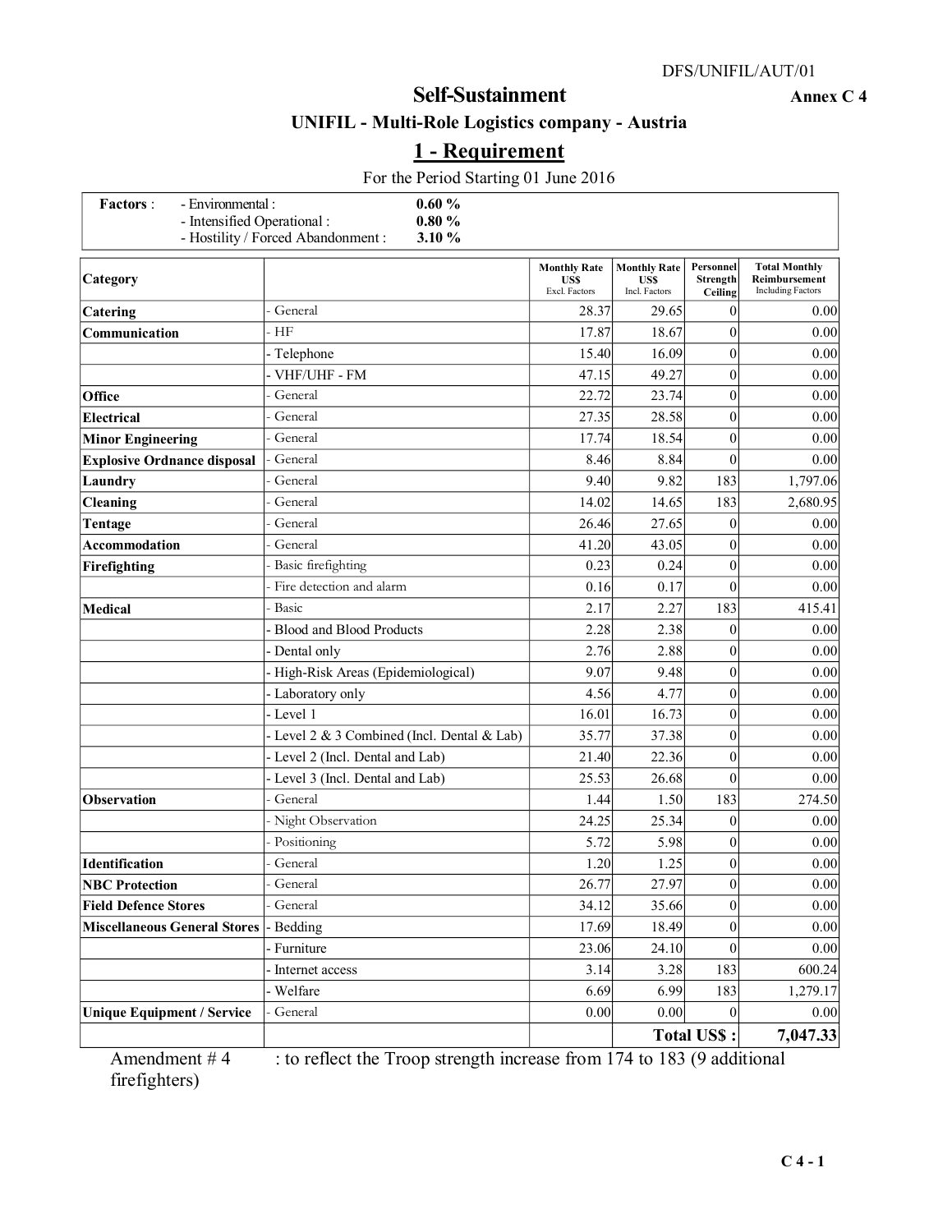## **Annex C**

## **2 - General conditions for self-sustainment**

1. The minor equipment and consumables provided under this MOU shall remain the property of the Government.

2. Reimbursement for self-sustainment will be in effect at full rates until the date of cessation of operations by a troop-contributor or termination of the mission and thereafter be reduced to 50 per cent of the rates agreed in this MOU calculated upon the remaining actual deployed troop strength until all contingent personnel have departed the mission area.

### **3 - Verification and control procedures.**

3. The United Nations is responsible, in coordination with the contingent or other delegated authority designated by the troop-contributor, to ensure that the equipment provided by the Government meets the requirements of the UNIFIL and is provided in accordance with Annex C of this MOU.

4. Thus the United Nations is authorized to verify the status, condition and quantity of the equipment and services provided. The Government will designate a person, normally identified through his function, who is the responsible point of contact for verification and control matters.

5. A principle of reasonability is to govern the verification process. It is to be assessed if the Government and the United Nations have taken all reasonable measures to meet the spirit of the MOU, if not the full substance. The guiding principle in determining reasonability is whether the material to be provided by the Government as well as by the United Nations will meet its (military/operational) function at no additional cost to the United Nations or the Government, other than those provided for in this MOU.

6. The result of the control process is to be used as a basis of a consultative discussion at the

lowest level possible in order to correct the discrepancies or decide corrective action including adjustment of the agreed eligibility for reimbursement. Alternatively, the parties, given the degree of non-fulfilment of the MOU, may seek to renegotiate the scope of the contribution. Neither the Government nor the United Nations should be penalized when non-performance results from the operational situation in the mission area.

7. The verification process for personnel-related minor equipment and consumables comprised the following types of inspections:

### **A. Arrival Inspection**

 The first inspection will take place immediately upon arrival in the mission area and must be completed within one month. A person authorized by the Government must explain and demonstrate the agreed self-sustainment capability. In the same way the United Nations must give an account of the services provided by the United Nations as stipulated in this MOU. Where self-sustainment services are already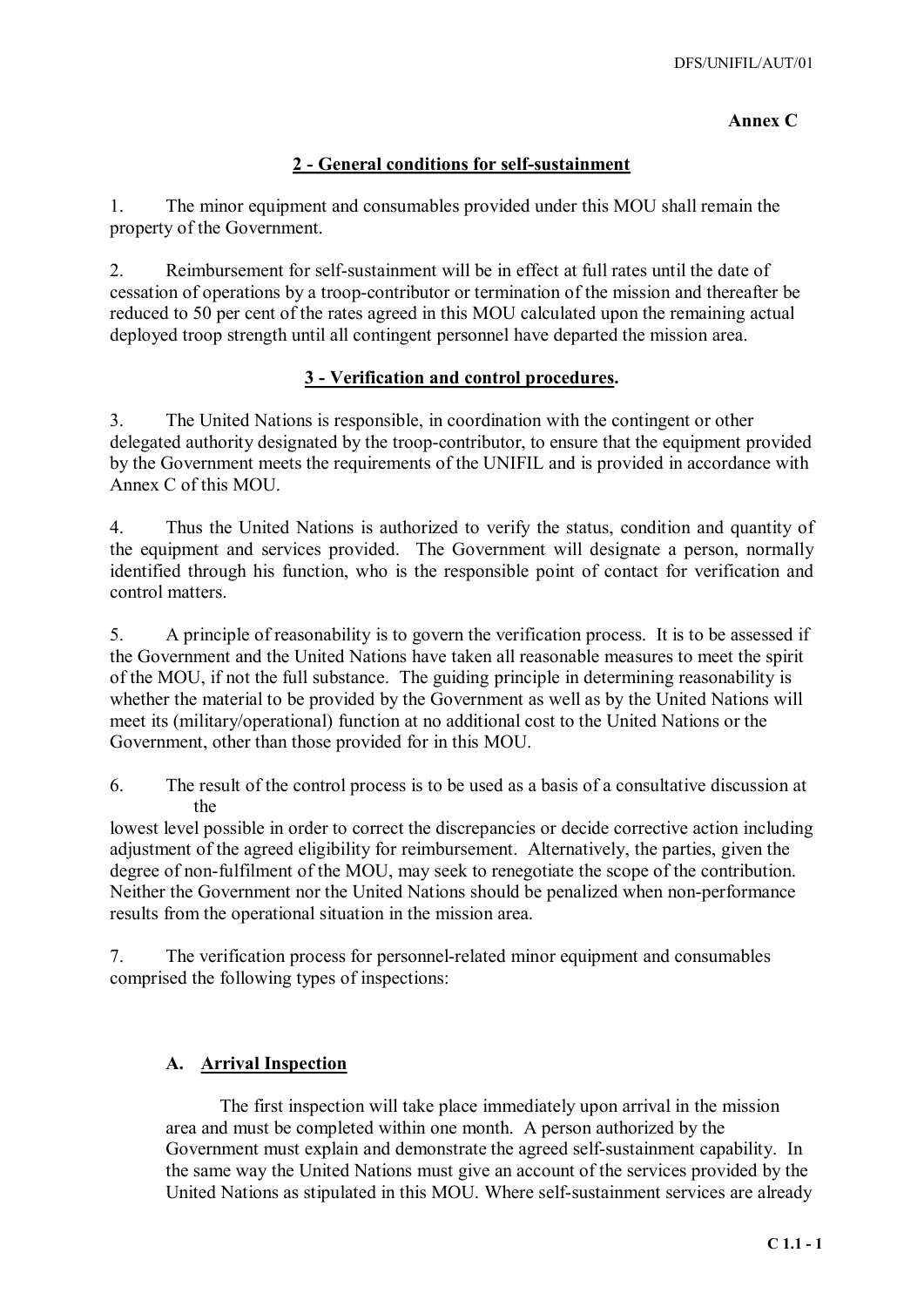in the mission area when the MOU is concluded, the first inspection will be carried out on a date to be jointly determined by the mission and contingent authorities and is to be completed within one month of that date.

#### **B. Operational Inspection**

The operational inspections will be implemented according to operational requirements during the stay of units in the mission area. Areas where the contingent has self-sustainment responsibilities may be inspected with a view to an assessment of whether the sustainment capability is sufficient and satisfactory.

#### **C. Other Inspections and Reporting**:

Additional verifications or inspections deemed necessary by the Force Commander, DMS or the United Nations Headquarters, such as standard operational reporting, may be implemented.

#### **4 - Transportation**

8. Costs related to the transportation of minor equipment and consumables provided under the self-sustainment system are reimbursed by a 2 per cent transportation increment included in the rates listed in Annex C. No other transportation cost is eligible for reimbursement for transportation of self-sustainment items.

#### **5 - Mission related usage factors**

9. Mission usage factors as described in Annex F, if applicable, will be applied to the reimbursement rates for self-sustainment.

#### **6 - Loss or damage**

10. Loss or damage to self-sustainment items is not reimbursable by the United

Nations. These incidents are covered by the no-fault incident factor and by the missionapproved

hostile action/forced abandonment factor (where a mission factor has been deemed necessary), which are applied to the spare parts' component of the wet lease as well as the self-sustainment rates.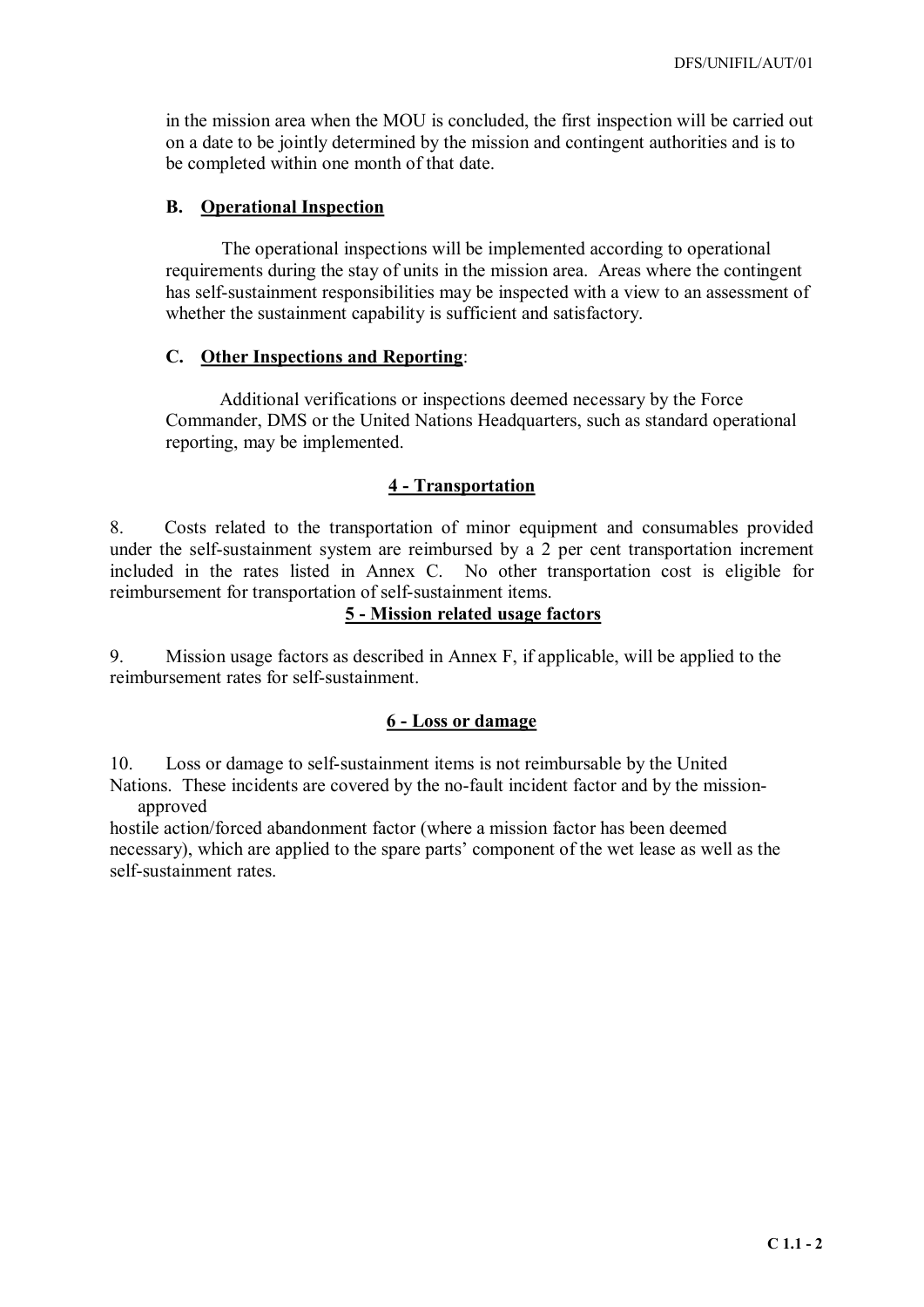## APPENDIX 1 TO ANNEX C **SELF-SUSTAINMENT SERVICES DISTRIBUTION OF RESPONSIBILITIES:**

| Unit:                                         | <b>Multirole Logistics Coy</b> |  |
|-----------------------------------------------|--------------------------------|--|
| <b>Total No. of Contingent Personnel:</b>     | 160                            |  |
| <b>Categories:</b>                            |                                |  |
| Catering                                      | <b>UN</b>                      |  |
| Communication - VHF/UHF-FM                    | <b>UN</b>                      |  |
| $-$ HF                                        | <b>UN</b>                      |  |
| - Telephone                                   | <b>UN</b>                      |  |
| Office                                        | <b>UN</b>                      |  |
| Electrical                                    | $\overline{UN}$                |  |
| Minor Engineering                             | UN                             |  |
| <b>Explosive Ordnance Disposal</b>            | <b>UN</b>                      |  |
| Laundry                                       | <b>AUSTRIA</b>                 |  |
| Cleaning                                      | <b>AUSTRIA</b>                 |  |
| Tentage                                       | <b>NOT APPLICABLE</b>          |  |
| Accommodation                                 | <b>UN</b>                      |  |
| - Basic fire fighting<br>Fire Fighting        | <b>UN</b>                      |  |
| - Fire detection and alarm                    | <b>UN</b>                      |  |
| Medical - Basic                               | <b>AUSTRIA</b>                 |  |
| - Level 1                                     | <b>UN</b>                      |  |
| - Level 2 (including Dental & Lab)            | <b>UN</b>                      |  |
| - Level 3 (including Dental & Lab)            | NOT APPLICABLE                 |  |
| - Level 2 and 3 combined (incl. Dental & Lab) | NOT APPLICABLE                 |  |
| - High Risk Areas (Epidemiological)           | NOT APPLICABLE                 |  |
| - Blood & Blood Products                      | <b>UN</b>                      |  |
| - Laboratory only                             | NOT APPLICABLE                 |  |
| - Dental only                                 | <b>UN</b>                      |  |
| Observation                                   |                                |  |
| General                                       | <b>AUSTRIA</b>                 |  |
| Night Observation                             | <b>UN</b>                      |  |
| Positioning                                   | <b>UN</b>                      |  |
| Identification                                | $\overline{UN}$                |  |
| <b>NBC</b> Protection                         | NOT APPLICABLE                 |  |
| <b>Field Defence Stores</b>                   | <b>UN</b>                      |  |
| Miscellaneous General Stores                  |                                |  |
| Bedding                                       | UN                             |  |
| Furniture                                     | <b>UN</b>                      |  |
| <b>Internet Access</b>                        | <b>AUSTRIA</b>                 |  |
| Welfare                                       | <b>AUSTRIA</b>                 |  |
| Unique Equipment                              | <b>NOT APPLICABLE</b>          |  |

# **For the period 11 November 2011 to 31 May 2013**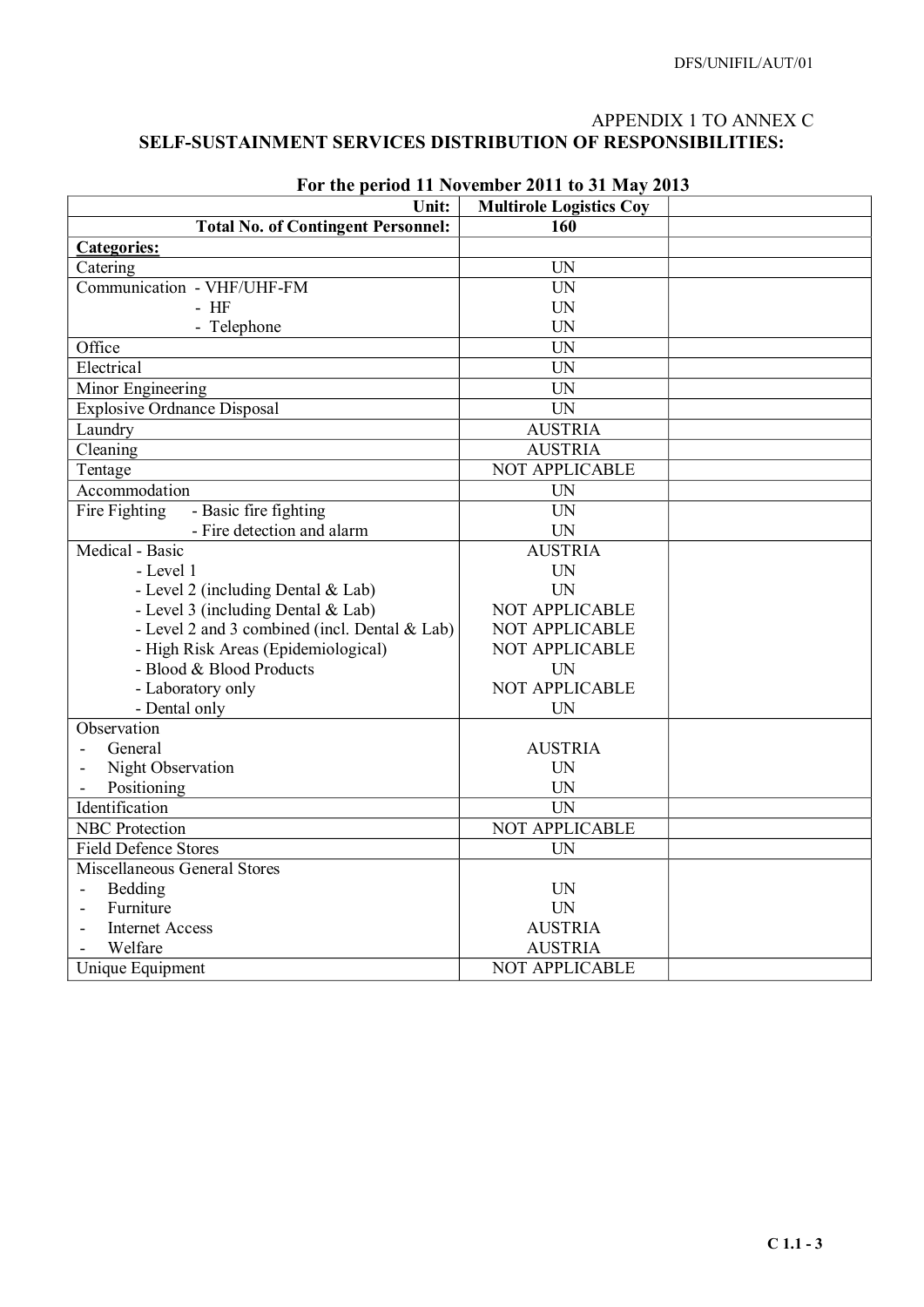## APPENDIX 1 TO ANNEX C

## **SELF-SUSTAINMENT SERVICES DISTRIBUTION OF RESPONSIBILITIES:**

| Ful the period starting I bune 2015           |                                |  |
|-----------------------------------------------|--------------------------------|--|
| Unit:                                         | <b>Multirole Logistics Coy</b> |  |
| <b>Total No. of Contingent Personnel:</b>     | 174                            |  |
| <b>Categories:</b>                            |                                |  |
| Catering                                      | <b>UN</b>                      |  |
| Communication - VHF/UHF-FM                    | <b>UN</b>                      |  |
| $-$ HF                                        | <b>UN</b>                      |  |
| - Telephone                                   | <b>UN</b>                      |  |
| Office                                        | $\overline{\text{UN}}$         |  |
| Electrical                                    | UN                             |  |
| Minor Engineering                             | UN                             |  |
| <b>Explosive Ordnance Disposal</b>            | <b>UN</b>                      |  |
| Laundry                                       | <b>AUSTRIA</b>                 |  |
| Cleaning                                      | <b>AUSTRIA</b>                 |  |
| Tentage                                       | NOT APPLICABLE                 |  |
| Accommodation                                 | <b>UN</b>                      |  |
| Fire Fighting<br>- Basic fire fighting        | $\overline{UN}$                |  |
| - Fire detection and alarm                    | <b>UN</b>                      |  |
| Medical - Basic                               | <b>AUSTRIA</b>                 |  |
| - Level 1                                     | <b>UN</b>                      |  |
| - Level 2 (including Dental & Lab)            | <b>UN</b>                      |  |
| - Level 3 (including Dental & Lab)            | <b>NOT APPLICABLE</b>          |  |
| - Level 2 and 3 combined (incl. Dental & Lab) | <b>NOT APPLICABLE</b>          |  |
| - High Risk Areas (Epidemiological)           | NOT APPLICABLE                 |  |
| - Blood & Blood Products                      | <b>UN</b>                      |  |
| - Laboratory only                             | NOT APPLICABLE                 |  |
| - Dental only                                 | UN                             |  |
| Observation                                   |                                |  |
| General                                       | <b>AUSTRIA</b>                 |  |
| Night Observation                             | <b>UN</b>                      |  |
| Positioning                                   | <b>UN</b>                      |  |
| Identification                                | $\overline{UN}$                |  |
| <b>NBC</b> Protection                         | <b>NOT APPLICABLE</b>          |  |
| <b>Field Defence Stores</b>                   | UN                             |  |
| Miscellaneous General Stores                  |                                |  |
| Bedding<br>$\blacksquare$                     | <b>UN</b>                      |  |
| Furniture                                     | <b>UN</b>                      |  |
| <b>Internet Access</b>                        | <b>AUSTRIA</b>                 |  |
| Welfare                                       | <b>AUSTRIA</b>                 |  |
| Unique Equipment                              | NOT APPLICABLE                 |  |

### **For the period starting 1 June 2013**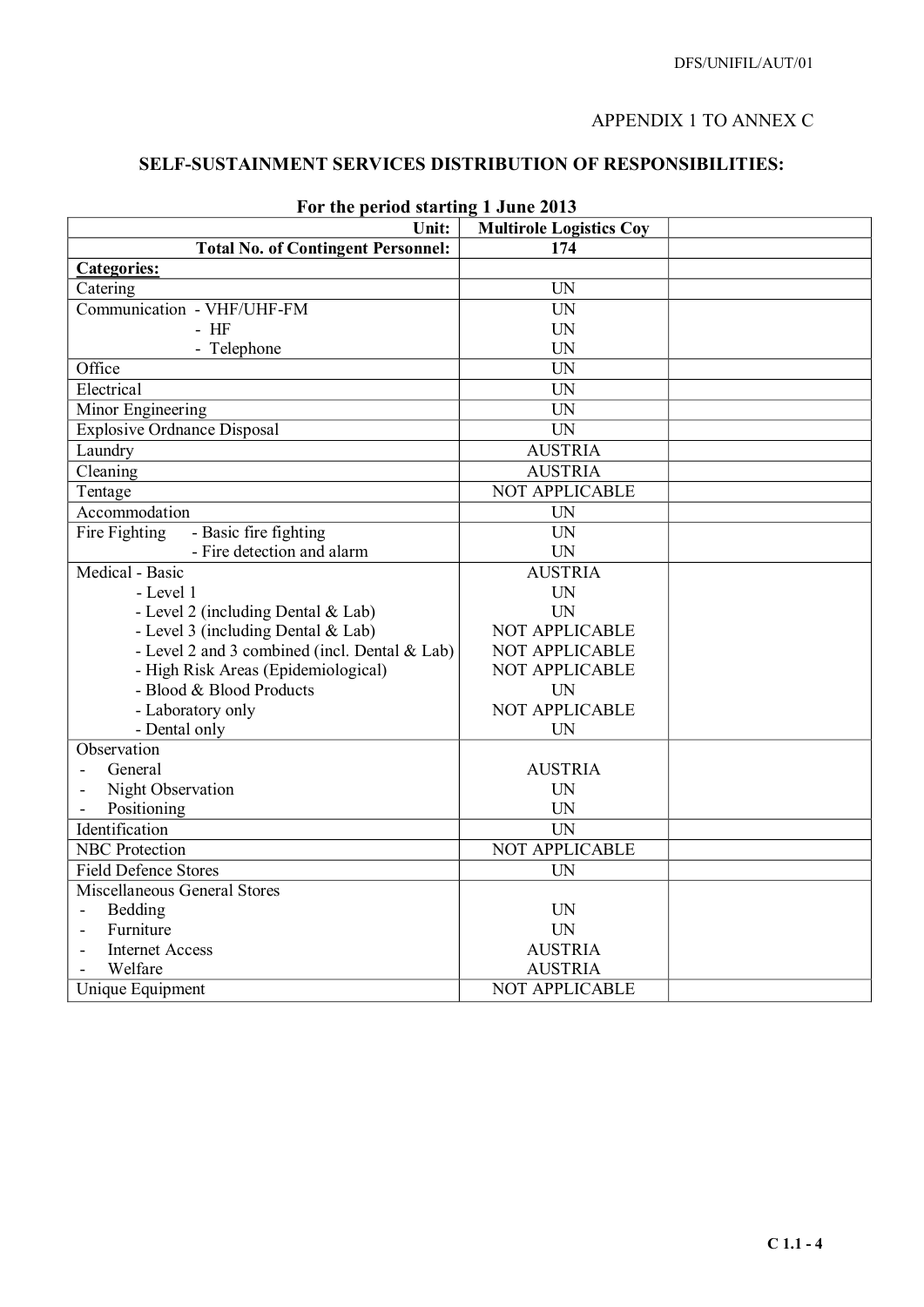## **Appendix 2 to Annex C**

### **List of items provided by troop/police contributor under sulf-sustainment subcategories "welfare" and "Internet access"**

#### Country: Austria Multi-Role Logistics Company

#### Welfare

Welfare stores should be available to all contingent troops, in headquarters, and detached units/sub-units.

Welfare stores should include, but are not limited to, the following items:

| <b>Item</b>                | Quantity       | Remarks     |
|----------------------------|----------------|-------------|
| <b>DVD</b>                 | 182            |             |
| <b>VCR</b>                 |                |             |
| Television                 | 5              |             |
| Computer und Compute games | $\overline{5}$ | Playstation |
| Free weights               | 1000kg         |             |
| Exercise machines          | 11             |             |
| Soccer                     | $\overline{5}$ |             |
| Football                   |                |             |
| Basketball                 | $\overline{2}$ |             |
| Tennis                     | 20             | Rackets     |
| <b>Table Tennis</b>        | $\mathbf{1}$   |             |
| Badminton                  | $\overline{5}$ | Racktes     |
| Handball                   | $\overline{2}$ |             |
| <b>Books</b>               | 80             |             |
| Periodicals                |                |             |
| Board games                |                |             |
|                            |                |             |
|                            |                |             |
|                            |                |             |
|                            |                |             |
|                            |                |             |